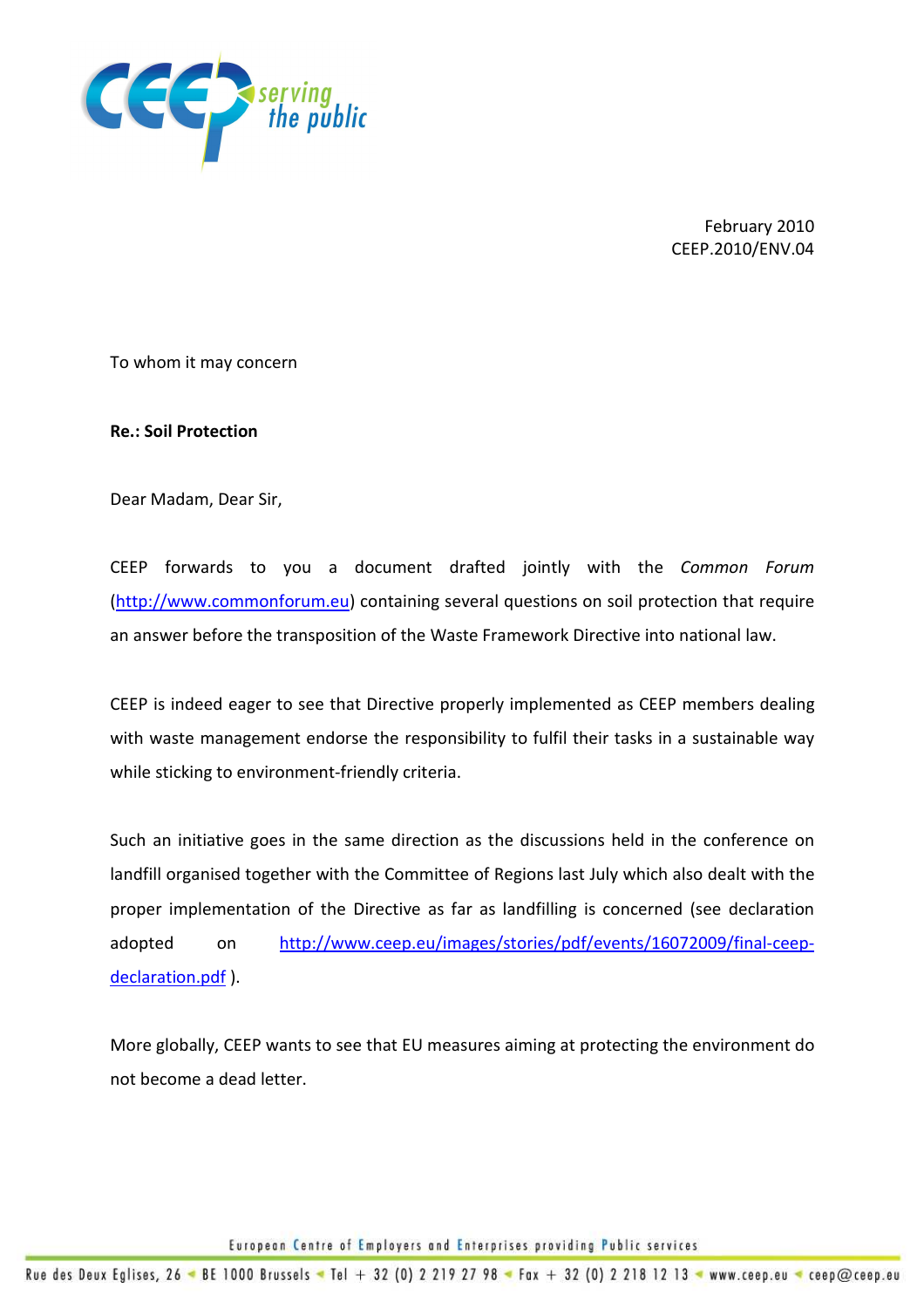CEEP has offered several times its collaboration to the EU institutions in charge of monitoring the implementation of EU measures, and we hope that with the document attached CEEP can be helpful again.

Yours faithfully,

louf learn

Hoan  $\overline{\mathcal{L}}$ 

Ralf Resch **Francisco** Soares

General Secretary Chair of the Environment Committee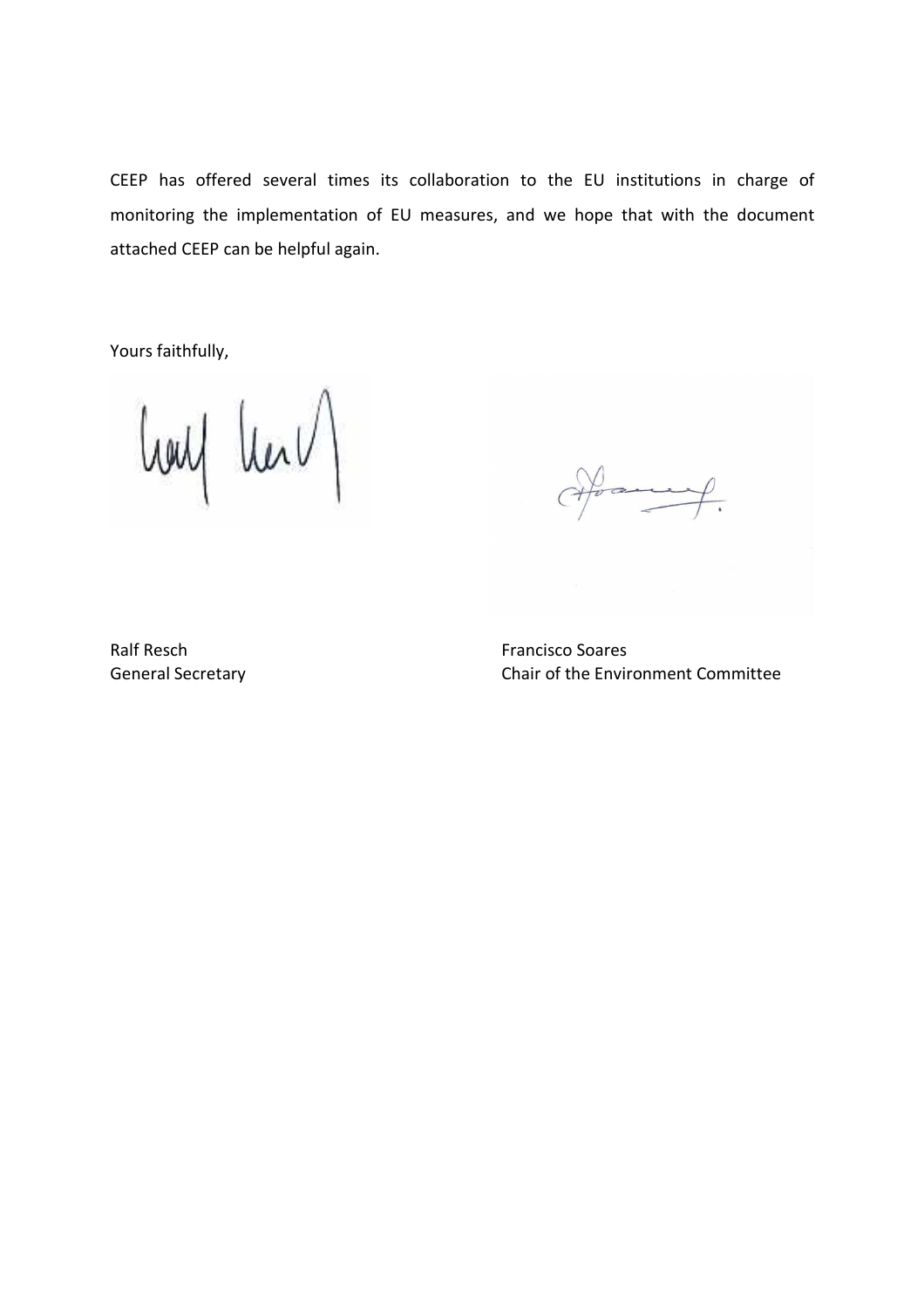# **CEEP OPINION**







Ref.: DD/2009.047 CEEP.2010/Opinion01

## Joint Common Forum and CEEP List of questions of Soil related issues of the revised Waste Directive

• Scope of the Directive for soils:

According to Article 2 (Scope) para 1 subpara (b) unexcavated contaminated soil is excluded from the scope of WFD (Van der Valle case study) – OK.

But according to the subpara (c) uncontaminated soil excavated in the course of construction activities where it is certain that the material will be used for the purpose of construction in its natural state on the site which it was excavated is also excluded from the scope.

- BUT what if it is reused somewhere else?
	- It is either waste permit or simple notification is needed for the reuse
	- Or not if no waste status has to be defined by MS.

This could be a heavy procedure for natural ("clean") soils.

#### • Definition of soil considered as waste:

According to the *recital* 11 the waste status of uncontaminated excavated soils which are used on sites other than the one from which they were excavated should be considered according with the definition of waste (means "any substances or object which the holder discards or intends or is required to discard") and the provisions on by-products or on the end of waste status under WFD.

This definition is very general for soils and has lots of legal uncertainty to it

- case by case assessment can not be used categorically to one waste stream?
- is now somewhat clarified by By-product and End of Waste -concept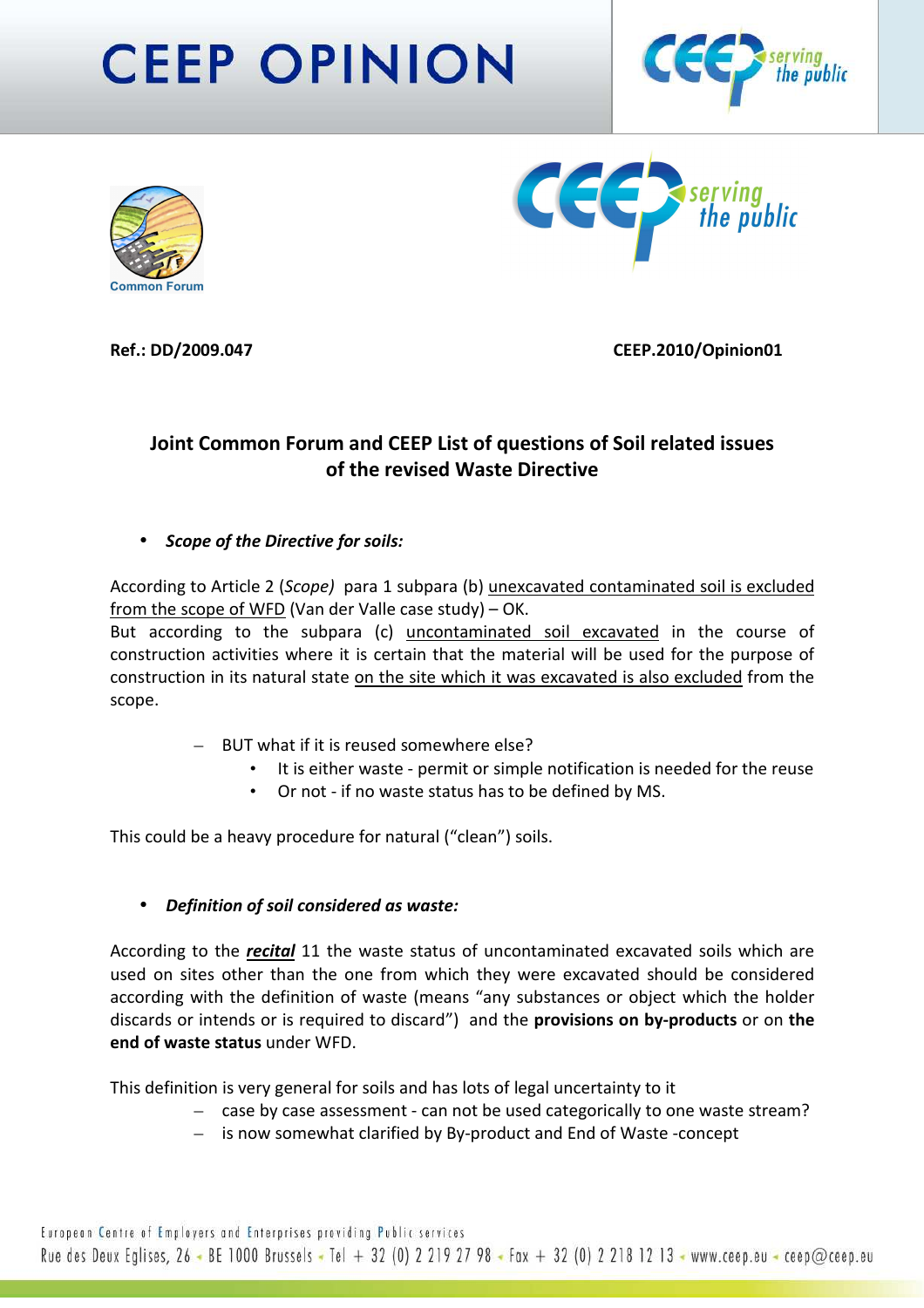### • Definition of contaminated soil:

The provided definitions do not include the case of the excavated contaminated soils. We can however deduce from those provided that excavated contaminated soils should be considered as waste. Then the question of the definition of the contaminated grounds arises. What is contaminated?

According to Mr Versmann's answer at CEEP meeting, this could be derived from the 14 Waste Criteria (i.e. toxic, infectious, etc). Then, this definition would be related to hazards and to risks as it is stated in most of National legal framework on Contaminated Land Manangement in European MS.

Some guidance or discussions for defining whether excavated contaminated soil is hazardous waste or not might be useful. We have national guidance based on EU-regulation, but we have to update it in the future as the List of Waste will be updated.

## • Definition for reuse of soils (natural, slightly polluted, treated):

Link with the Re-Use, Recycling and Recovery definitions.

Re-Use applies to products which are not waste. It could not be applicable to treated soils. Recycling doesn't cover the different types of soil treatment.

## • By-Products (article 5):

This article states:

- 1. A substance or object, resulting from a production process, the primary aim of which is not the production of that item, may be regarded as not being waste but as being a by-product only if the following conditions are met:
	- (a) further use of the substance or object is certain;
	- (b) the substance or object can be used directly without any further processing other than normal industrial practice;
	- (c) the substance or object is produced as an integral part of a production process; and
	- (d) further use is lawful, i.e. the substance or object fulfils all relevant product, environmental and health protection requirements for the specific use and will not lead to overall adverse environmental or human health impacts.
- 2. On the basis of the conditions laid down in paragraph 1, measures may be adopted to determine the criteria to be met for specific substances or objects to be regarded as a by-product and not as waste referred to in point (1) of Article 3.
- (a) Those measures, designed to amend non-essential elements of this Directive by supplementing it, shall be adopted in accordance Comitology

 => This criteria suites better (only?) to industrial by-byproducts. Could treated soils be considered as by-products?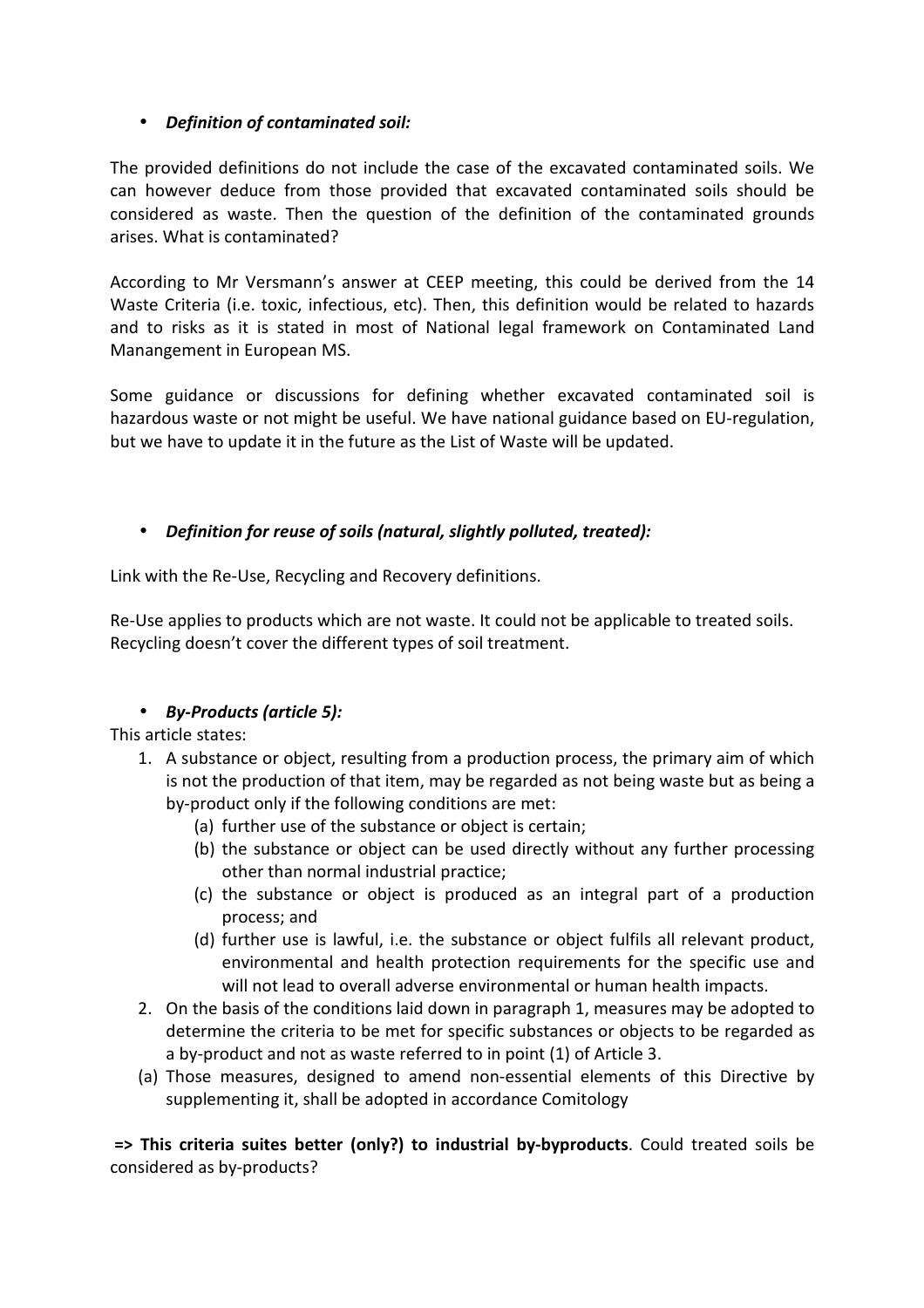## • End of Waste Criteria (article 6):

This article specifies:

Certain specified waste shall cease to be waste when it has undergone a recovery, including recycling, operation and complies with specific criteria to be developed in accordance with the following conditions:

- the substance or object is commonly used for specific purposes;
- a market or demand exists for such a substance or object;
- the substance or object fulfils the technical requirements for the specific purposes and meets the existing legislation and standards applicable to products; and
- the use of the substance or object will not lead to overall adverse environmental or human health impacts.

The criteria shall include limit values for pollutants where necessary and shall take into account any possible adverse environmental effects of the substance or object.

Soil is briefly mentioned in JRC-report, pilot study "aggregates" in connection with construction and demolition wastes (Soil, rocks and vegetation: waste arising from land levelling, civil works an/or general foundations)  $-$  see http://susproc.jrc.ec.europa.eu/activities/waste/documents/Endofwastecriteriafinal.pdf

EoW-criteria may be also defined on the quality of the source waste (e.g. source selection  $$ clean sites):

- Could Clean soil separated at source / excavated at certain clean sites be considered as clean enough?
- On which bases? Leaching criteria? Risk assessment studies?

Soil is not (as such) listed as a priority material for harmonized criteria. Where criteria has not been set at Community level, MSs may decide case by case whether certain waste has ceased to be waste taking into account the applicable case law.

– Decisions shall be notified to Commission

National criteria can be developed and notified to EC. We considered that the development of these criteria would be very challenging and it would also take time.

There market criteria could also be a problem to define correctly (e.g. plenty of inexpensive primary aggregates).

In the whereas (22) of the directive is stated that a recovery operation may be as simple as the checking of waste to verify that if fulfils the end-of-waste criteria. If we look at excavated 'natural' (clean) soil, can we assume that looking at the history of the soil (no present or historical risk activities) is enough checking of waste? Or does checking always imply analyses?

We have also a special problem, which is areas with high natural background concentrations. These would have to be taken somehow into consideration. We see that it is important that the system should not create unnecessary administrative burden.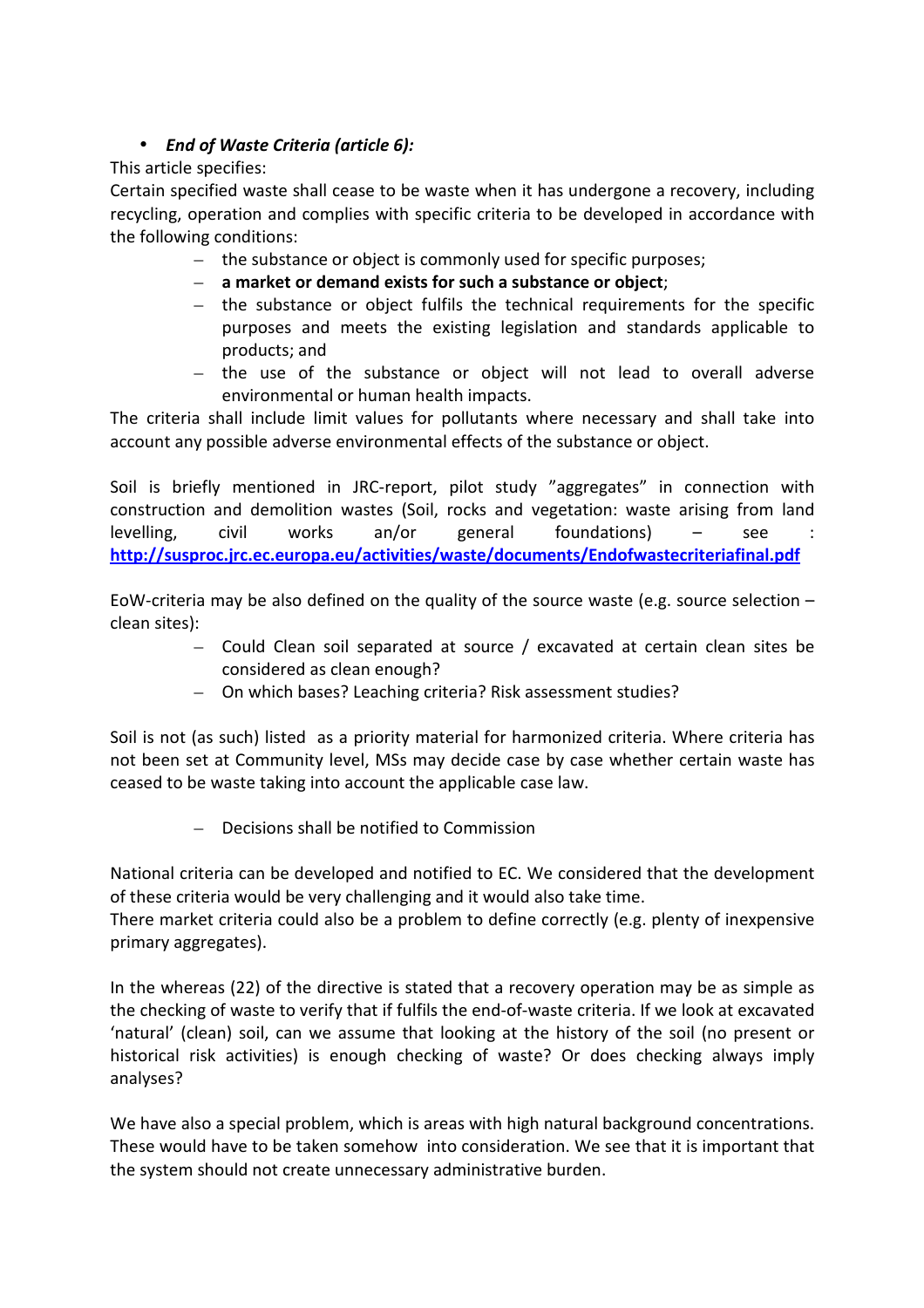## • Permit requirement in relation with soil reuse (article 23):

Article 23 states that "Establishment or undertaking intending to carry out waste treatment (includes recovery) shall obtain a permit from the competent authority". >> This is rather a heavy instrument for natural soils.

Could following provisions be acceptable?

- "professional" reuse large quantities => permit
- "private" reuse small quantities => case by case –assessment, no permit requirement?

#### • Exemption of Permit requirement in relation with soil reuse (24-26):

The exemption for permit requirement for establishments or undertakings that carry out waste recovery (article 24 - 26)

- $\circ$  if the authorities have adopted general rules for each type of activity laying down the types and quantities of waste that may be covered and the method of treatment to be used
- o The establishments and undertakings shall be registered with the competent authorities
- o MSs shall inform Commission

Could this be a useful instrument for contaminated soil /slightly contaminated soil or treated soil used in certain specific structures?

o Rather heavy for natural / clean soil?

#### • Review of the list of wastes:

Interesting for soils (is it hazardous waste or not?). Based on H Waste Criterions, in particular:

- H9 Infectious
- H12 release of toxic or very toxic gas
- H14 ecotoxic
- H15 (old H13) yielding another substance after disposal
- H9 Infectious: wastes containing viable microorganisms or their toxins which are known or reliably believed to cause disease in man or other living organisms"

>>> Soil is a living environment!

- List of origins and waste types which can be infectious. Discussions on how it will be applicable to soils.
- H14 Ecotoxic:
	- CLP/REACH would be the basis for the characterization
	- The limit values from chemical regulation would become obligatory
		- very challenging for metals (heterogeneous matrix)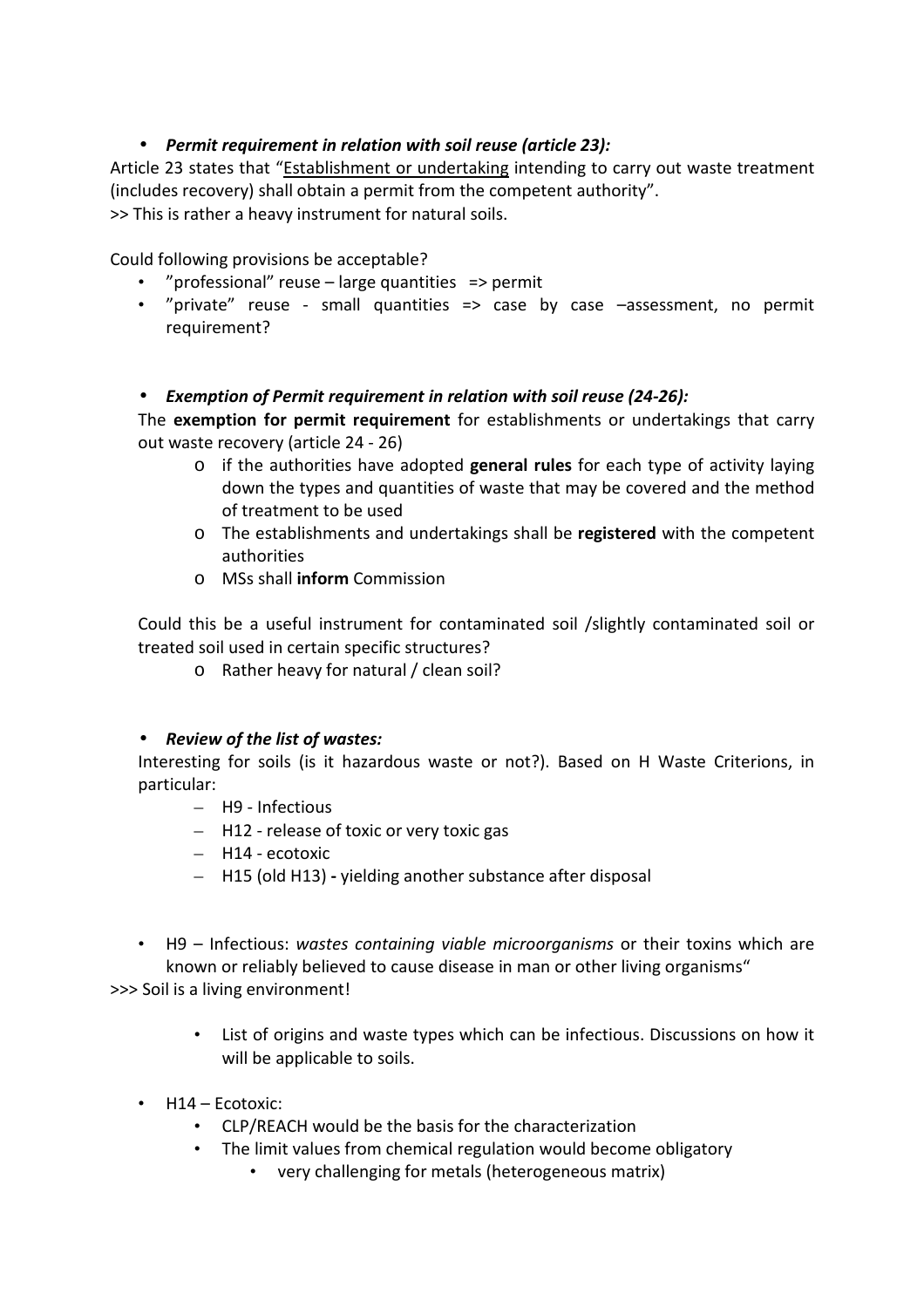- Introduction of a fixed test battery for biotests as an additional approach into LoW
	- If the limit values can not be applied to a certain waste
	- Preparation of limit values by national test programmes

Can we assume that if we at national legislation exempt soil as waste threw the end-ofwaste criteria; the provisions under the regulation 1013/2006 on shipments of waste are still binding?

#### • If not wastes, REACH?:

Article 2.2 of REACH provides that "waste as defined in Directive 2006/12/EC of the European Parliament and of the Council is not a substance, preparation or article within the meaning of Article 3 of this Regulation." Therefore, REACH requirements for substances, preparations and articles do not apply to waste2. This does however not mean that waste is totally exempted from REACH. In particular, according

to Article 3(37) exposure scenarios are defined as "set of conditions, including operational conditions and risk management measures, that describe how the substance is manufactured or used during its life-cycle and how the manufacturer or importer controls, or recommends downstream users to control, exposures of humans and the environment. […]". This includes considerations related to the waste stage of substances as confirmed in Annex I paragraph 5.2.2 where the life-cycle is explicitly said to cover the waste stage. In addition, Annex I paragraph 5.1.1 of REACH also makes it clear that the Risk Management Measures of an Exposure Scenario should cover waste management measures to reduce or avoid exposure during waste disposal and/or recycling. As soon as a material 'ceases to be waste' in a recovery process, REACH requirements apply in principle as to any other material, with a number of exceptions with conditions.

How do we have to consider natural soils, slightly/heavily contaminated soils, treated soils? We realy need clarification on what REACH wil mean in practice. We have had a look to complex products (i.e. made-grounds, raw materials, tars, composts, etc) or recovered aggregates. Several statements from EC have been studies. They said:

Recovered aggregates will normally be either substances or preparations. In case recovered aggregates consist of one main constituent (possibly with impurities), they will be a monoconstituent substance. In case they consist of several constituents, those constituents may either be seen as separate substances (i.e. then the recovered aggregate will be a preparation) or as constituents of one complex UVCB substance. As outlined in section 3.1.2.1., the two interpretations are to a certain degree interchangeable and it is up to the manufacturer of the recovered material to decide which interpretation is more appropriate in the individual case.

Materials such as slags, clay, tar, metallic minerals and residues of various melting or metallurgic processes will normally be UVCB substances. This is also reflected in the fact that they are listed as substances in EINECS. They can therefore benefit from the staggered registration deadlines.